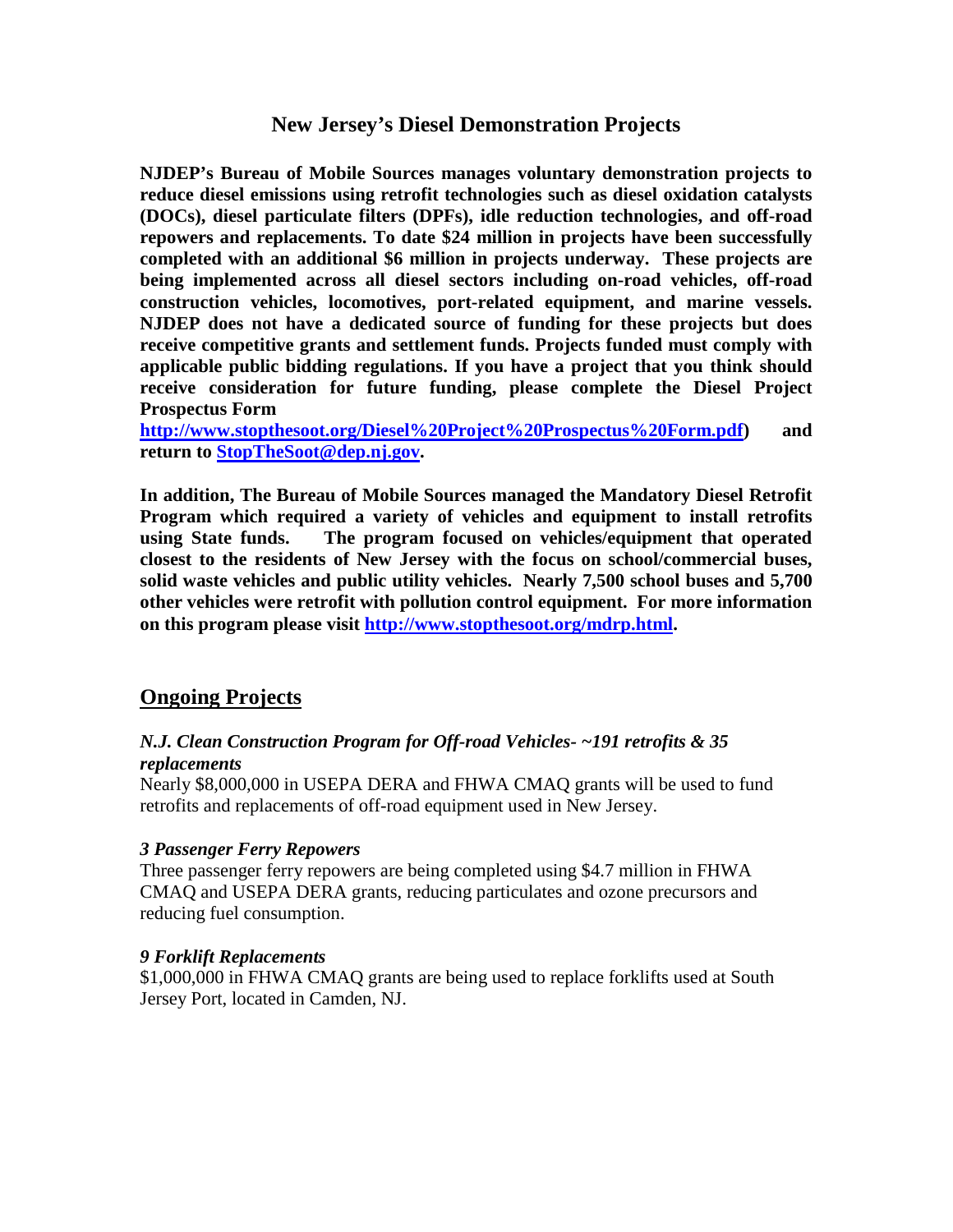# **Completed Projects**

#### *N.J. Clean Construction Program for Construction Vehicles*

\$1,300,000 in USEPA Clean Diesel grants funded retrofits on construction vehicles used in wastewater and drinking water projects funded by the N.J. Environmental Infrastructure Trust.

### *23 Camden Retrofits*

Using \$210,000 of enforcement settlement funds, NJDEP and the Northeast States for Coordinated Air Use Management (NESCAUM) completed retrofits of 10 on-road vehicles and 7 off-road vehicles with DOCs and DPFs. The vehicles are owned by the Camden County Municipal Utility Authority. An additional \$170,000 was allocated for retrofits of 16 vehicles from the County and City of Camden fleets.

#### *Xanadu Construction – 48 diesel emission control devices installed*

As part of a Coastal Area Facilities Review Act (CAFRA) permit for the development of the Xanadu shopping/entertainment complex at the Meadowlands, Jingoli Construction is reduced its diesel emissions by installing emission control devices on their construction equipment. 48 pieces of construction equipment have been retrofitted with DOCs, DPFs and closed crankcase ventilation systems.

### *Truckers Challenge- 168 APUs/Bunk Heaters and 22 retrofits installed*

Using \$750,000 of USEPA grant funds, NJDEP partnered with the N.J. Motor Truck Association to develop a reimbursement program to allow truckers operating in N.J. to purchase Auxiliary Power Units, Bunk Heaters and tailpipe retrofits. The auxiliary power units and bunk heaters reduce emissions by providing heat, air-conditioning and electric power to truckers without the need to idle the main engine, resulting in large savings of fuel and money.

### *South Jersey Port Retrofits – 5 repowers and 4 retrofits*

Funding of \$500,000 from an enforcement settlement repowered a wharf crane, 2 front end loaders and 2 large lift trucks. Four additional vehicles were retrofitted with diesel oxidation catalysts at the South Jersey Port in Camden.

#### *Truck Stop Electrification in Paulsboro & Bordentown – 191 electrified parking spaces*

Using funds from a variety of sources including enforcement settlements and federal Congestion Mitigation and Air Quality (CMAQ) grants, NJDEP worked with the N.J. Department of Transportation (NJDOT) and the Northeast States for Coordinated Air Use Management (NESCAUM) to bid and install truck stop electrification services at these sites along major highways. Paulsboro includes 98 IdleAire spaces and Bordentown includes 93 spaces. Rather than idling overnight, trucks "hook up" to overhead trusses that provide heat, air-conditioning, internet and related services while reducing emissions and fuel use by approximately 90%. These projects were funded in the amount of \$1.6 million.